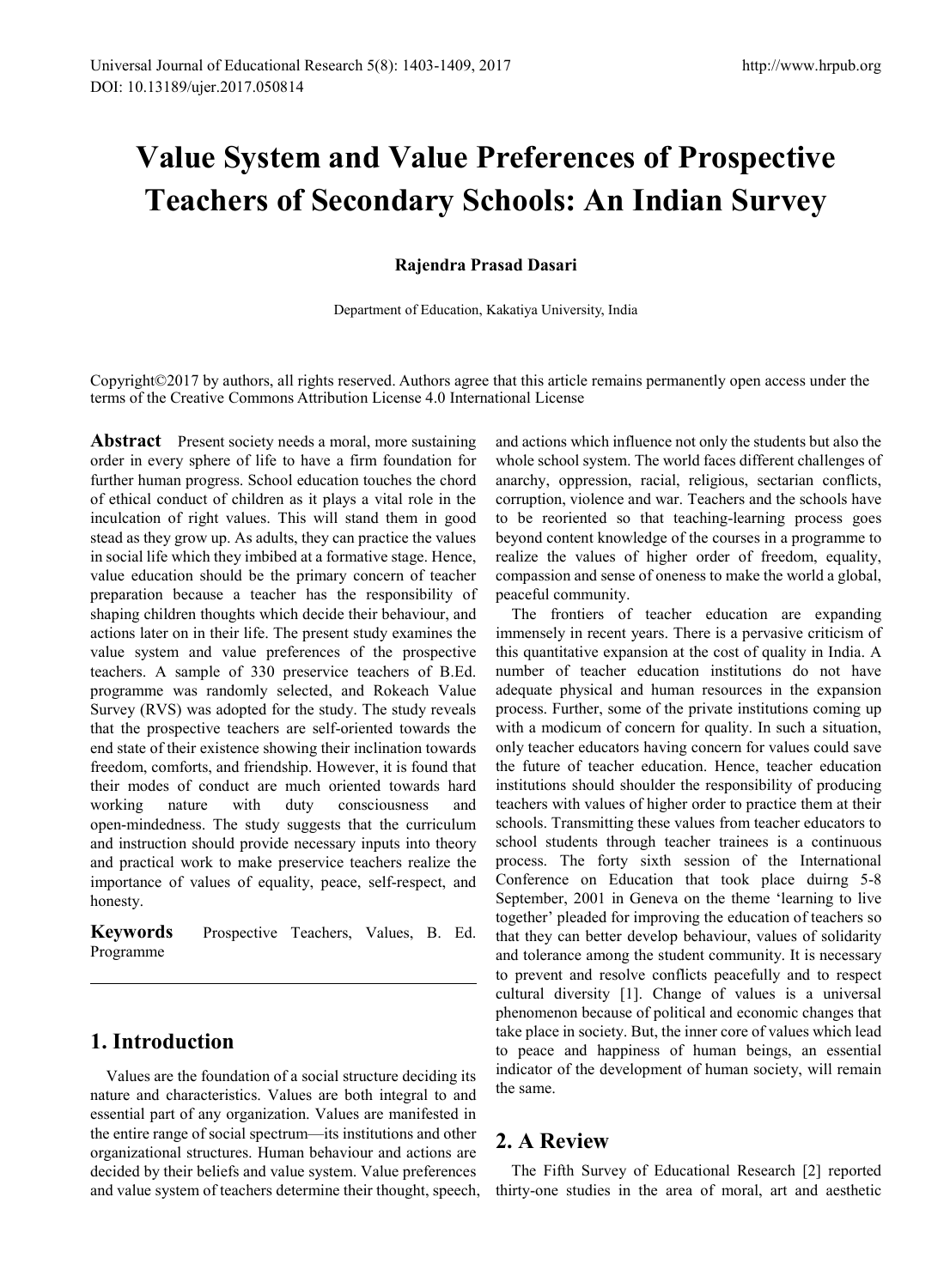education of which only two are related to teachers' values. The Sixth Survey of Educational Research [3] stated that the area of value measurement had remained an illusory one as far as Indian Research is concerned. The Survey has identified only eight studies related to values of teachers and student teachers. The Eighty First Parliamentary Committee Report [4] had elaborately dwelt upon the nature of desired value education programmes and the need to develop strategies for implementation of these programmes.

According to Rokeach [5] "A value is an enduring belief that a specific mode of conduct or end state of existence is personally or socially preferable to an opposite or converse mode of conduct or end state of existence". Values are regarded as belief-systems that transcend specific situations, and they function as standards of conduct. Values are central constructs and related more closely to basic human needs and societal demands. Rokeach, M, Norman T. Feather and others [6] have done extensive research relating the value survey to a wide range of demographic, attitudinal and behavioural factors, both in correlational and longitudinal studies. In general, the value survey seems to be both a reliable, valid measure of values and value systems.

A poll of adult Americans conducted by The Wall Street Journal stated, 'moral decline' as the biggest problem America faces in the next twenty years as over ninety percent of Americans believed a significant 'moral decline' in the country [7]. Almost all societal problems can be reduced to the failure to do something, and people make mistakes as a result of inaccurate information or a lack of information. Since the school transmits knowledge, skills, and values it is regarded as critical within the society and held accountable when problems arise [8]. Teachers believed that the schools should be concerned with values. They did not believe in planning value education and preferred to use examples and discussions for the inculcation of values [9].

Rajendra Prasad [10] found that the more preferred terminal values of the school teachers were peace, freedom and comfortable life. The study also found that their more preferred instrumental values were honesty, independence, and courageousness. Ray [11] study revealed that the more preferred terminal values of the teachers were freedom, equality, the world at peace, happiness and true friendship. The study found that the more preferred instrumental values were honesty, love, obedience, responsibility and helpfulness. Australian teachers and American teachers embrace similar democratic value systems regarding their top five values but vary in several of the values [12]. Janusz Stanek [13] study related to values preferred by teachers and students for teacher training faculties identified two values—wisdom, and honesty. Teacher educators and preservice teachers of the teacher education programme had given preference to the terminal values, equality, and exciting life. However, professors ranked the value 'a world at peace' a more preferred one. The students had given the least importance to the same. The values of capability and helpfulness were more preferred instrumental values of professors while that of students were independence and politeness [14]. Rajendra Prasad [15] found that teacher educators' orientation was more towards values of equality, peace, and comfort. The values of self-respect, competence, independence and imagination were consequential to the teacher educators but of little relevance to the students. In respect of the value of competence, nearly one-fourth of the students did not perceive it to be crucial for personal success. However, teacher educators ranked competence very high. A clash of values is possible unless strategies for intervention are applied [16].

Pre-service teacher beliefs are important and teacher education should be oriented towards the formation of beliefs [17]. Mergler and Spooner-Lane [18] argued for some changes in pre-service teacher training with values focus. Usha Sri [19] study suggested a curricular component of value education paper for the B.Ed. Programme comprising twelve units covering all aspects of value education. Singh and Singh [20] found that Value Clarification Strategies (VCS) are more efficient than conventional methods in the inculcation of values of dedication, cooperation, nationalism, and scientific outlook. Rajendra Prasad [21] found that the more preferred terminal values of M.Ed. students were the world at peace, equality, and wisdom. And, the more preferred instrumental values were ambition, helpfulness, and honesty. Kakkar [22] study on the values among teacher trainees and college teachers reported significant differences in economic, aesthetic and social values and no significant differences in theoretical, political and religious values among teacher trainees and teacher educators. Male and female prospective teachers uniformly assigned great importance to self-control, obedience, and honesty. Female prospective teachers ranked forgiveness, ambition, helpfulness, and lovingness higher than their male counterparts while male teachers ranked logic, courage, capability, responsibility, imagination and independence higher. Highest importance to self-control and honesty and least importance to logic and capability were given by female prospective teachers. Utmost importance to intellectuality and least to broadmindedness was given by male prospective teachers [23]. Nayyar [24] study revealed that the student-teachers' most important values were justice, discipline, and honesty. Oguz [25] study found that preservice teachers mostly agreed with universalism, benevolence, security and least preference was given to stimulation, hedonism, and conformity. Alkin and others [26] concluded that there is a meaningful level of relation between teachers' professional values and critical thinking disposition.

Values are socially approved principles that are internalized mainly through the process of education. They are reflected in human beliefs, culture, customs, and practices. Values are regarded as abstract beliefs that transcend specific situations, objects, and issues, and function as standards of conduct as compared to attitudes which are evaluative judgments related to specific issues and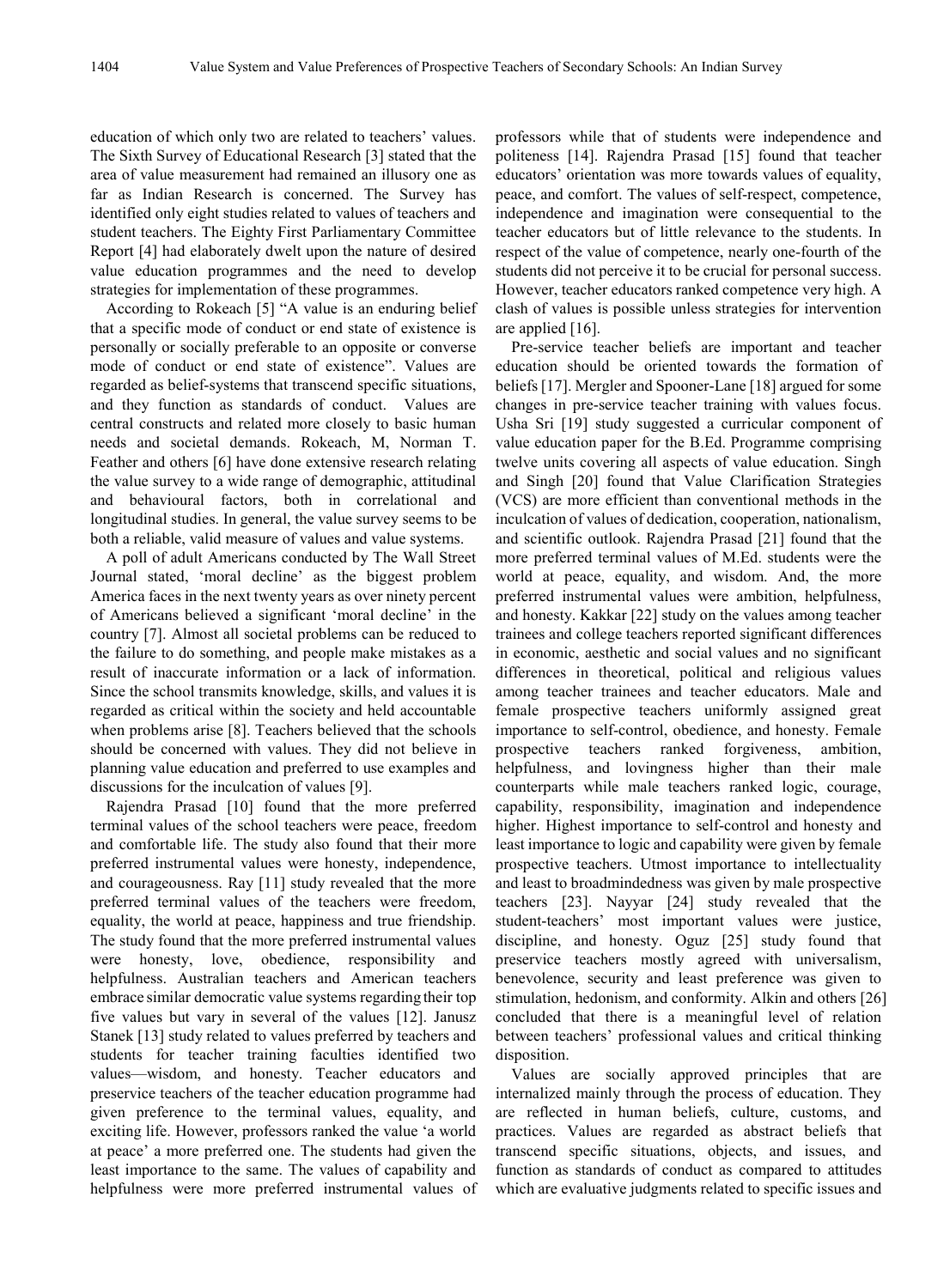situations. There should be coherence and continuity of core values in human society and more particularly in the education system. It demands continuous research on value orientation among teacher educators, prospective teachers, school teachers, and students so that the values are known, understood and necessary curricular and instructional changes are made to restore the core values of education whenever it requires. The present study examines the value system and value preferences of the prospective teachers about terminal values, which represent the end-states of existence and instrumental values which also represent modes of conduct. The *terminal values* included a comfortable life, an exciting life, a world at peace, equality, family security, freedom, happiness, pleasure, self-respect, social recognition, true friendship, and wisdom. The *instrumental values* included ambition, broadmindedness, capability, courage, forgiveness, helpfulness, honesty, independence, intellect, obedience, politeness and responsibility.

#### **3. Study Procedure**

A sample of 330 students was randomly selected from 6 colleges pursuing B.Ed. Programme under Kakatiya University. It included male (94, 28.5%) and female (236, 71.5%); married (93, 28%) and unmarried (237, 72%); science (198, 60%) and social studies (132, 40%) methodology; Hindu (190, 57.6%), Muslim (85, 25.8%) and Christian (55, 16.6%); urban (133, 40.3%), rural (134, 40.6%) and tribal (63, 19.1%) prospective teachers.

The instrument included Rokeach Value Survey (RVS) with terminal and instrumental values, each with a list of 12 values mostly related to teaching profession, looking into the common judgment of the experts. The values in both sets are arranged in alphabetical order. Terminal values are presented before the instrumental values. The responses were solicited from prospective teachers in order of their own preferences guiding their life, 1 to 12 against each value for each set of values. A brief introduction of the study had been given by the researcher before the research tool was served to the participants at the time of completion of their B.Ed. programme. The reliability coefficient of 0.93 for terminal values and 0.98 for instrumental values using the split-half method, had established high reliability. The validity coefficient of 0.96 for terminal values and 0.97 for instrumental values using item analysis, indicated high validity. Hence, the tool is adopted, and normalized rank order method was applied in the study.

#### **4. Findings and Discussion**

The data collected by administering the tool is presented in the tables 1 and 2. Normalized-rank order method was applied in which the sums of the rank values for various values gives the best indication of ranking. C-scale values

are provided for different numbers ranked (n), in the table. The sum of the product of total preferences and C-values calculated is represented by  $\sum f_{ii}C$ . The means of  $\sum f_{ii}C$  are computed, known as response value  $R_i$ . Based on the means of 12 values the rank order is given for each value. Highest mean value is given rank 1, and the lowest one is given rank 12 in the tables 1 and 2 for terminal and instrumental values, respectively (Appendix-1 & 2).

Table 1 reveals the rank order of terminal values of prospective teachers. The order of preference of terminal values is observed as follows:

- 1. Freedom (Independence, free choice)
- 2. A comfortable life (A Prosperous life)
- 3. True Friendship (Close companionship)
- 4. Wisdom (A mature understanding of life)
- 5. Equality (Brotherhood, equal opportunity for all)
- 6. An exciting life (A stimulating, active life)
- 7. Pleasure (An enjoyable, leisurely life)
- 8. Social Recognition (Respect, admiration)
- 9. Family security (Taking care of loved ones)
- 10. Self-respect (Self-esteem)
- 11. Happiness (Contentedness)
- 12. A world at peace (Free of war and conflict)

Table 2 reveals the rank order of instrumental values of prospective teachers. The order of preference of instrumental values is observed as follows:

- 1. Ambition (Hard working, aspiring)
- 2. Broadminded (Open minded)
- 3. Obedient (Dutiful, respectful)
- 4. Courageous (Standing up for beliefs)
- 5. Polite (Courteous, well-mannered)
- 6. Capable (Competent, effective)
- 7. Helpful (Working for the welfare of others)
- 8. Responsible (Dependable, reliable)
- 9. Forgiving (Willing to pardon others)
- 10. Honest (Sincere, truthful)
- 11. Intellectual (Intelligent, reflective)
- 12. Independent (Self-reliant, self-sufficient)

The more preferred and less preferred terminal and instrumental values of the prospective teachers are represented in Table 3 (Appendix-3).

The more preferred terminal values of prospective teachers are in the order of:

- 1. Freedom (Independence, free choice)
- 2. A comfortable life (A Prosperous life)
- 3. True Friendship (Close companionship).

The less preferred terminal values of them are in the order of:

- 1. A world at peace (Free of war and conflict)
- 2. Happiness (Contentedness)
- 3. Self-respect (Self-esteem).

The more preferred instrumental values of prospective teachers are in the order of:

1. Ambition (Hard working, aspiring)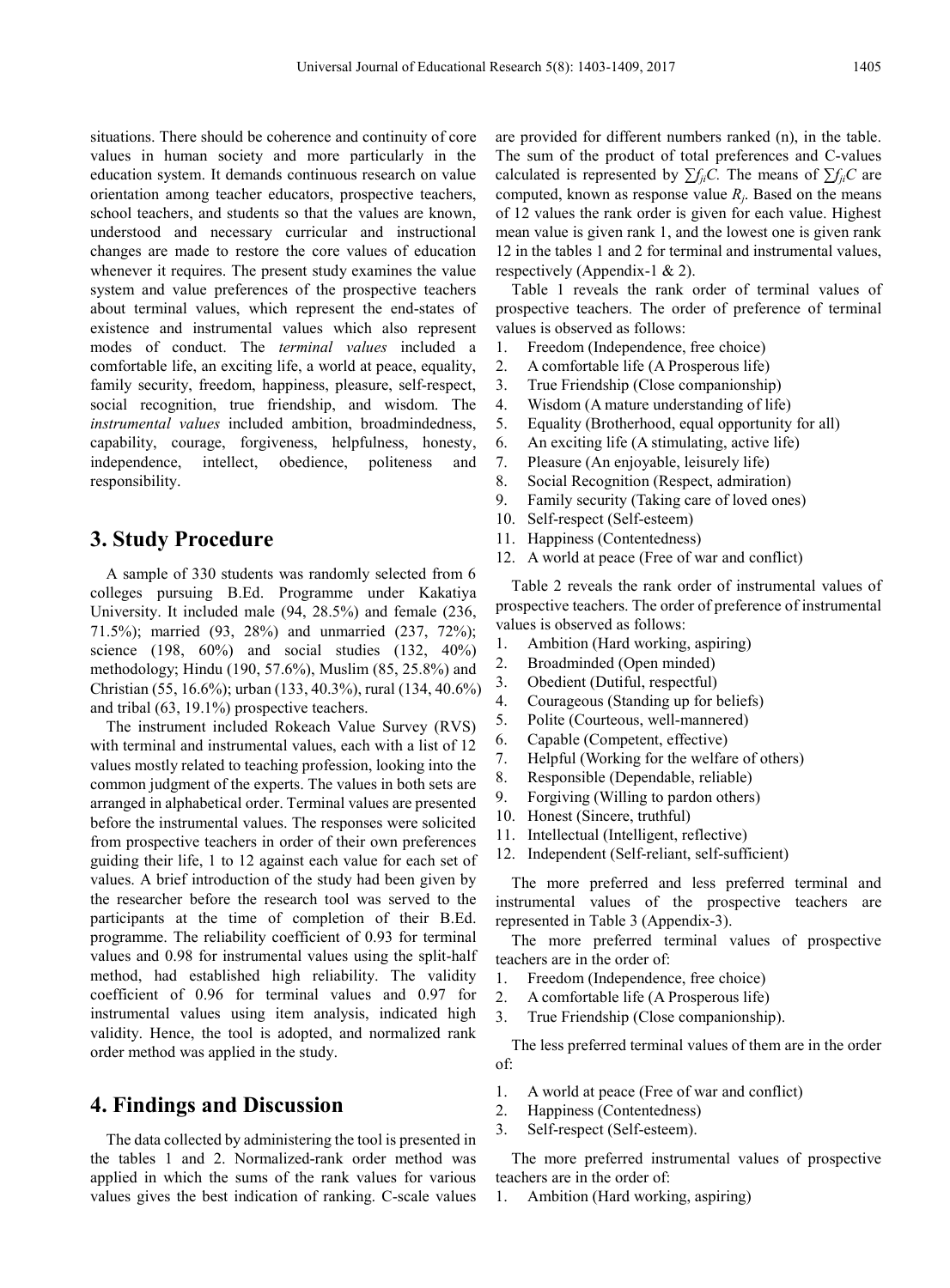- 2. Broadminded (Open minded)
- 3. Obedient (Dutiful, respectful).

The less preferred instrumental values of them are in the order of:

- 1. Independent (Self-reliant, self-sufficient)
- 2. Intellectual (Intelligent, reflective)
- 3. Honest (Sincere, truthful).

Part of socialization of child is the inculcation of values. Education is integrally linked with the social order. Intellectual development of an individual and inculcation of the desired values among them gets higher priority for a better social order. The school teachers have to be trained in a value system so that they embrace right values and impart them to the students while taking the curriculum as a voyager. In this context, the study of values of preservice teachers is of significance. The present study had been undertaken to understand the value system and value preferences of preservice teachers of secondary schools. The results show that the prospective teachers had given top priority to the terminal value, freedom followed by a comfortable life and true friendship. Their conceptualization of freedom seems to have a correlation with the other two preferred valuescomfortable life and true friendship rather than freedom in the society. This preference order reveals that their personal values took priority over professionally and socially related values like wisdom, self-respect, exciting life, equality, social recognition and a world at peace. The results are in agreement with the study results of Escobar-Ortloff & Ortloff (2000) with regard to a world at peace.This situation is of great concern which needs a further probe to address the problem so that professional and social values take priority. However, they had given less preference to pleasure, family security and happiness may be because they were cared and financially supported either by their parents or spouse while they were undergoing the programme, and hence found to be more secured and happy enjoying the period of teacher education programme. With regard to instrumental values, the results show that the prospective teachers had given top priority to ambition followed by broadmindedness and obedience revealing that these values dominate their mode of conduct. This order of preference reveals that they are open minded, ready to work hard and dutiful. They took priority over values like courageousness, politeness, capableness, helpfulness, responsibility and forgiveness in the the behaviour of prospective teachers. They least preferred the value of independence followed by intellectuality and honesty showing that their mode of behaviour was oriented towards dependency and not towards intellectual endeavour and honesty. The result are in disagreement with the study results of Nayyar (1989) with regard to honesty. The curriculum and instruction of preservice teacher education

programme appear to have not influenced their outlook towards social responsibilities of attainment of equality and peace in the world. Preservice teachers less concern towards self-respect, intellect, and honesty, the core values of teacher preparation, reveals that there is a need for relooking into the entire procedures and practices of teacher education in India for inculcation of these values.

#### **5. Conclusions**

The study revealed that the prospective teachers were self-oriented towards the end-state of existence showing inclination towards their freedom, comfort, and friendship. However, it is found that their modes of conduct were much oriented towards hard working nature with duty consciousness and open-mindedness. They did not realize the importance of social values like equality and peace. However, attainment of these values is the primary objective of education. The prospective teachers' values are to be reoriented in this direction because their value system and preferences are going to influence the students in the classroom and the society at large. The curriculum and instruction provided to the prospective teachers should recognize their hard-working nature, duty consciousness and open-mindedness to provide necessary curricular inputs into theory, project and community works to make them realize the ultimate aims of achieving equality, peace and harmony in the society. Taking such steps to orient the future teachers will keep them to go beyond the content to inculcate the hidden values of equality, peace in their school subjects. The teacher educators should also to be trained in this direction to give right inputs while training the prospective teachers. They should also be trained to teach how the subject teaching at school level can be integrated with value education. The preservice teachers least concern about self-respect, intellect, and honesty shows that the training activities should be rigorous with the outcome behavioural objectives rather than mere interpretation of subject content in the evaluation procedures. Commercialization of teacher education programmes should be curbed to restore quality of teacher education in India through better instruction and standard evaluation procedures. Curricular interventions in preservice teacher preparation are also needed to train the prospective teachers realize the importance of inculcation of values among school children. Teacher educators should take care of inculcating the values of democracy, equality and fraternity in the prospective teachers which are stated in the preamble of the Indian Constitution. The study suggests further research to know the values incorporated in the preservice teacher education curriculum and the values among teacher educators of these institutions.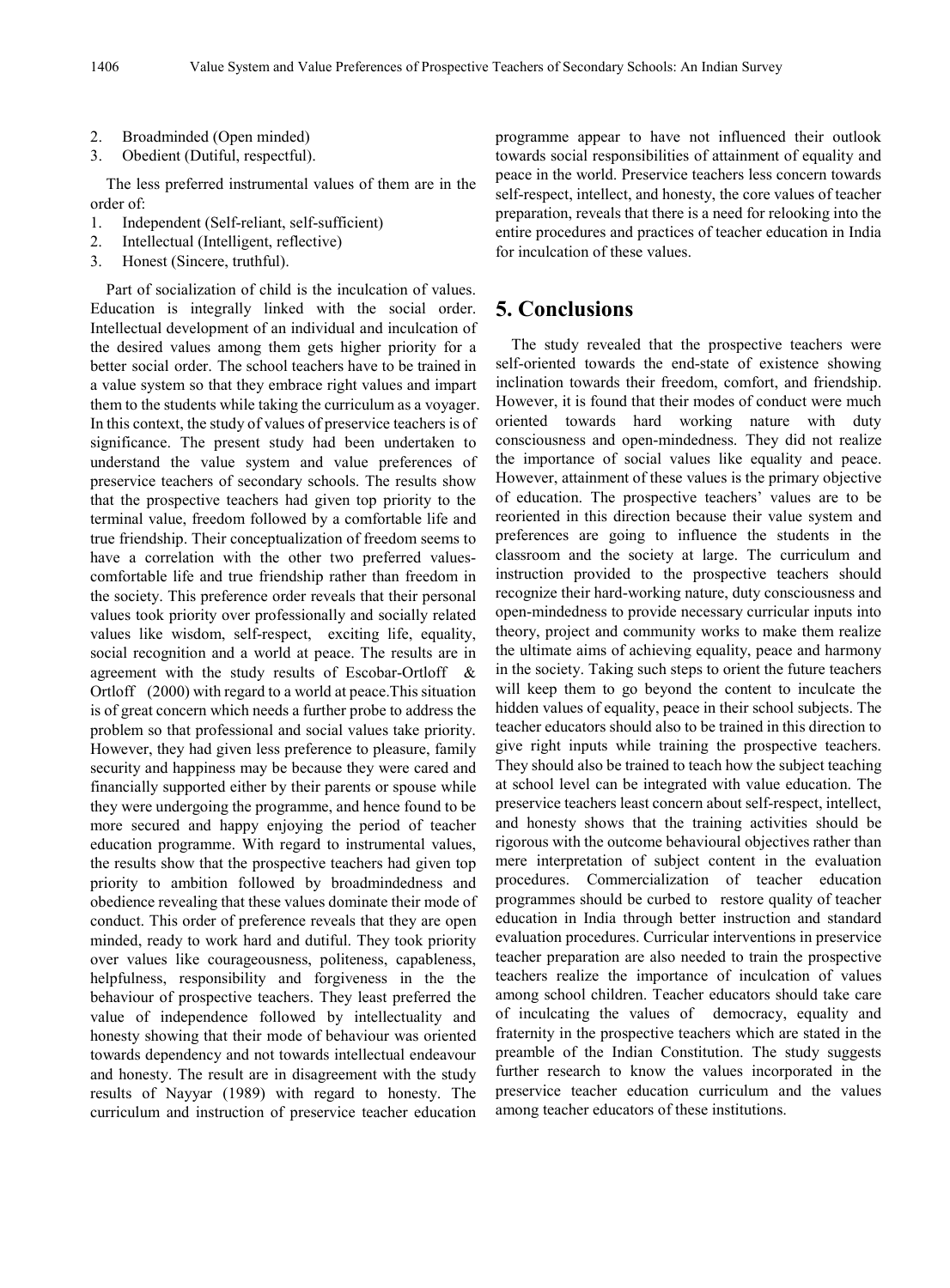# **Appendix 1**

Table 1. Rank Order of Terminal Values of Prospective Teachers (n=330)

| S1<br>No.      | <b>Terminal Values</b>                               | C Scale<br>Value | $\sum f_{ji} C$ | $M_c(R_i)$ | Rank<br>Order  |
|----------------|------------------------------------------------------|------------------|-----------------|------------|----------------|
| 1              | A comfortable life<br>(A Prosperous life)            | 8                | 1691            | 5.12       | $\overline{2}$ |
| 2              | An exciting life<br>(A stimulating, active life)     | 7                | 1644            | 4.98       | 6              |
| 3              | A world at peace<br>(Free of war and conflict)       | 7                | 1593            | 4.83       | 12             |
| 4              | Equality<br>(Brotherhood, equal opportunity for all) | 6                | 1649            | 5.00       | 5              |
| 5              | Family security<br>(Taking care of loved ones)       | 6                | 1638            | 4.96       | 9              |
| 6              | Freedom<br>(Independence, free choice)               | 5                | 1699            | 5.15       | 1              |
| $\overline{7}$ | Happiness<br>(Contentedness)                         | 5                | 1614            | 4.90       | 11             |
| 8              | Pleasure<br>(An enjoyable, leisurely life)           | 4                | 1640            | 4.97       | 7              |
| 9              | Self-respect<br>(Self-esteem)                        | 4                | 1618            | 4.90       | 10             |
| 10             | Social Recognition<br>(Respect, admiration)          | 3                | 1639            | 4.97       | 8              |
| 11             | True Friendship<br>(Close companionship)             | 3                | 1687            | 5.11       | 3              |
| 12             | Wisdom<br>(A mature understanding of life)           | 2                | 1681            | 5.09       | 4              |

∑f<sub>ji</sub>C - Sum of the product of total preferences and C values

 $M_c$  – Mean,  $R_i$  – Response Value

# **Appendix 2**

| SI.<br>No.     | <b>Instrumental Values</b>                     | C Scale<br>Value | $\sum f_{ji} C$ | $M_c(R_i)$ | Rank<br>Order  |
|----------------|------------------------------------------------|------------------|-----------------|------------|----------------|
| 1              | Ambition<br>(Hard working, aspiring)           | 8                | 1806            | 5.47       | 1              |
| $\overline{2}$ | <b>Broadminded</b><br>(Open minded)            | $\overline{7}$   | 1702            | 5.16       | $\overline{2}$ |
| 3              | Capable<br>(Competent, effective)              | 7                | 1647            | 4.99       | 6              |
| $\overline{4}$ | Courageous<br>(Standing up for beliefs)        | 6                | 1673            | 5.07       | 4              |
| 5              | Forgiving<br>(Willing to pardon others)        | 6                | 1607            | 4.87       | 9              |
| 6              | Helpful<br>(Working for the welfare of others) | 5                | 1627            | 4.93       | 7              |
| 7              | Honest<br>(Sincere, truthful)                  | 5                | 1605            | 4.86       | 10             |
| 8              | Independent<br>(Self-reliant, self-sufficient) | 4                | 1578            | 4.78       | 12             |
| 9              | Intellectual<br>(Intelligent, reflective)      | 4                | 1596            | 4.84       | 11             |
| 10             | Obedient<br>(Dutiful, respectful)              | 3                | 1690            | 5.12       | 3              |
| 11             | Polite<br>(Courteous, well-mannered)           | 3                | 1649            | 5.00       | 5              |
| 12             | Responsible<br>(Dependable, reliable)          | $\overline{2}$   | 1620            | 4.91       | 8              |

**Table 2.** Rank Order of Instrumental Values of Prospective Teachers (n=330)

∑f<sub>ji</sub>C - Sum of the product of total preferences and C values

 $M_c - Mean$ ,  $R_j - Response$  Value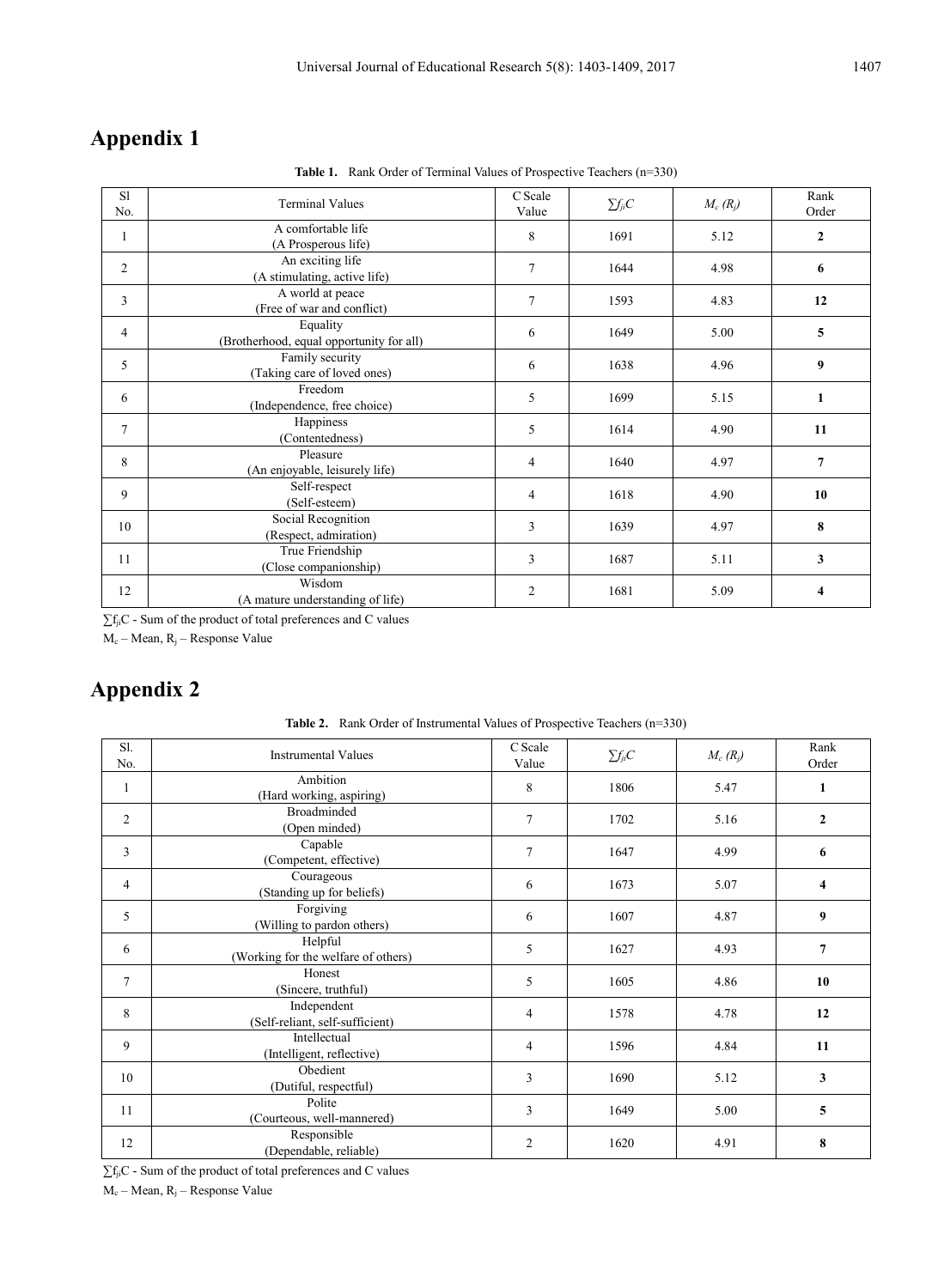### **Appendix 3**

**Table 3.** Preferences of Terminal and Instrumental Values of Prospective Teachers

| <b>More Preferred Terminal Values</b>     | <b>Less Preferred Terminal Values</b>     |  |  |
|-------------------------------------------|-------------------------------------------|--|--|
| 1. Freedom                                | 1. A world at peace                       |  |  |
| (Independence, free choice)               | (Free of war and conflict)                |  |  |
| 2. A comfortable life                     | 2. Happiness                              |  |  |
| (A Prosperous life)                       | (Contentedness)                           |  |  |
| 3. True Friendship                        | 3. Self-respect                           |  |  |
| (Close companionship)                     | (Self-esteem)                             |  |  |
| <b>More Preferred Instrumental Values</b> | <b>Less Preferred Instrumental Values</b> |  |  |
| 1. Ambition                               | 1. Independent                            |  |  |
| (Hard working, aspiring)                  | (Self-reliant, self-sufficient)           |  |  |
| 2. Broadminded                            | 2. Intellectual                           |  |  |
| (Open minded)                             | (Intelligent, reflective)                 |  |  |
| 3. Obedient                               | 3. Honest                                 |  |  |
| (Dutiful, respectful)                     | (Sincere, truthful)                       |  |  |

#### **REFERENCES**

- [1] Unesco. (2002). *Educational Innovations and information.* International Bureau of Education (IEE), Geneva, Switzerland. 1-5.
- [2] *Fifth Survey of Educational Research* (vol. I & II). (2000). New Delhi: NCERT.
- [3] *Sixth Survey of Educational Research* (Vol. II). (2007). New Delhi: NCERT.
- [4] Parliament of India. (1999). *Eighty First Report on Value-based Education.* Rajya Sabha Secretariat: New Delhi.
- [5] Rokeach, Milton. (1973). *The Nature of Human Values.* New York: The Free Press.
- [6] Feather, Norman T. (1975). *Values in Education and Society.* New York: The Free Press.
- [7] *Moral Decline*. (1998, March 5). *The Wall Street Journal,* p. A14.
- [8] Nussel, E. J. (1994). The American Value System: A Study in Contradictions. *Phi Kappa Phi Journal,* 23-29.
- [9] Longstreth, L.E. (1979). Values in the Social Studies: Implicit, Explicit or Ignored, Social Education. In Kulshrestha, S.P. (Ed.), *Emerging value-pattern of Teachers and New Trends of Education in India* (p.39), Light and Life Publishers. New Delhi.
- [10] Rajendra Prasad, D. (2006). *The School, Teacher-Student Relations and Values*. New Delhi: APH Publishing Corporation.
- [11] Ray, D.K. (1988). Selection of Student Teachers: Predicting their Value Systems. In Kundu, C.L. (Ed.), *Indian Year Book on Teacher Education* (pp.173-174), New Delhi: Sterling Publishers Private Limited.
- [12] Rita Coombs, Richardson & Homer Tolson. (2005). A Comparison of Values Rankings for Selected American and Australian Teachers. *Journal of Research in International Education*, 4 (3), 263-277. http://jri.sagepub.com/cgi/content/abstract /4/3/263
- [13] Janusz, S. (2005). Values Preferred by Teachers and Students for Teacher Training Faculties. *The New Educational Review,* 7(3-4). http://www.educationalrev.us.edu.pl/ volume7.htm
- [14] Escobar-Ortloff, L. M., & Ortloff, W, G. (2000). *Differences in Social and Moral Hierarchical Values among American Preservice Teachers and Professors.* Paper presented at the Annual Meeting of the Society for the Philosophy and History of Education. September 30. Biloxi, MS.
- [15] Rajendra Prasad, D. (2009). Value Orientation among Teacher Educators. *New Frontiers in Education,* 42(1), 53-59.
- [16] Marks, M., & Lemlech, J. (1979), Do the Values of Teacher Education Students Differ from the "Gatekeepers"? http://eric.ed.gov/?id=ED178517
- [17] Zheng, H. (2009). A Review of Research on EFL Pre-Service Teachers' Beliefs and Practices. *Journal of Cambridge Studies,*  4(1), 80.
- [18] Mergler, A. G., & Spooner-Lane, R. (2012). What Pre-service Teachers need to know to be Effective at Values-based Education. *Australian Journal of Teacher Education, 37*(8). 66-81. http://dx.doi.org/10.14221/ajte.2012v37n8.5
- [19] Usha Sri, V. (1995). Restructuring Teacher Education for Value Orientation. *Journal of Higher Education*, 16(4), 601-649.
- [20] Singh, L.C., & Singh, P. (1986). *Effectiveness of Value Clarification Strategies in Value Orientation of B.Ed. students*. Report of ERIC Foundation Research Project, New Delhi: NCERT.
- [21] Rajendra Prasad, D. (2008). Value Preferences and Value System among M.Ed. Students. *Journal of Indian Education,*  33(4), 21-22.
- [22] Kakkar, S.B. (1992). *Readings in Educational Psychology*. Atlantic Publishers & Distributors. http://books.google.co.in/books?id=MTvEoztS0tcC
- [23] Bhushan, A. (1979). Values across Sex and Family Vocations, School of Education, Himachal Pradesh University. In Buch, M. B. (Ed.), (1987). *Third Survey of Research in Education*  (p.113), New Delhi: NCERT.
- [24] Nayyar, S. M. (1989). Closed Mindedness, Open Mindedness and Teacher Values of Student-teachers in Relation to Caste and Class. *Indian Educational Review*, 24 (1), 157-169.